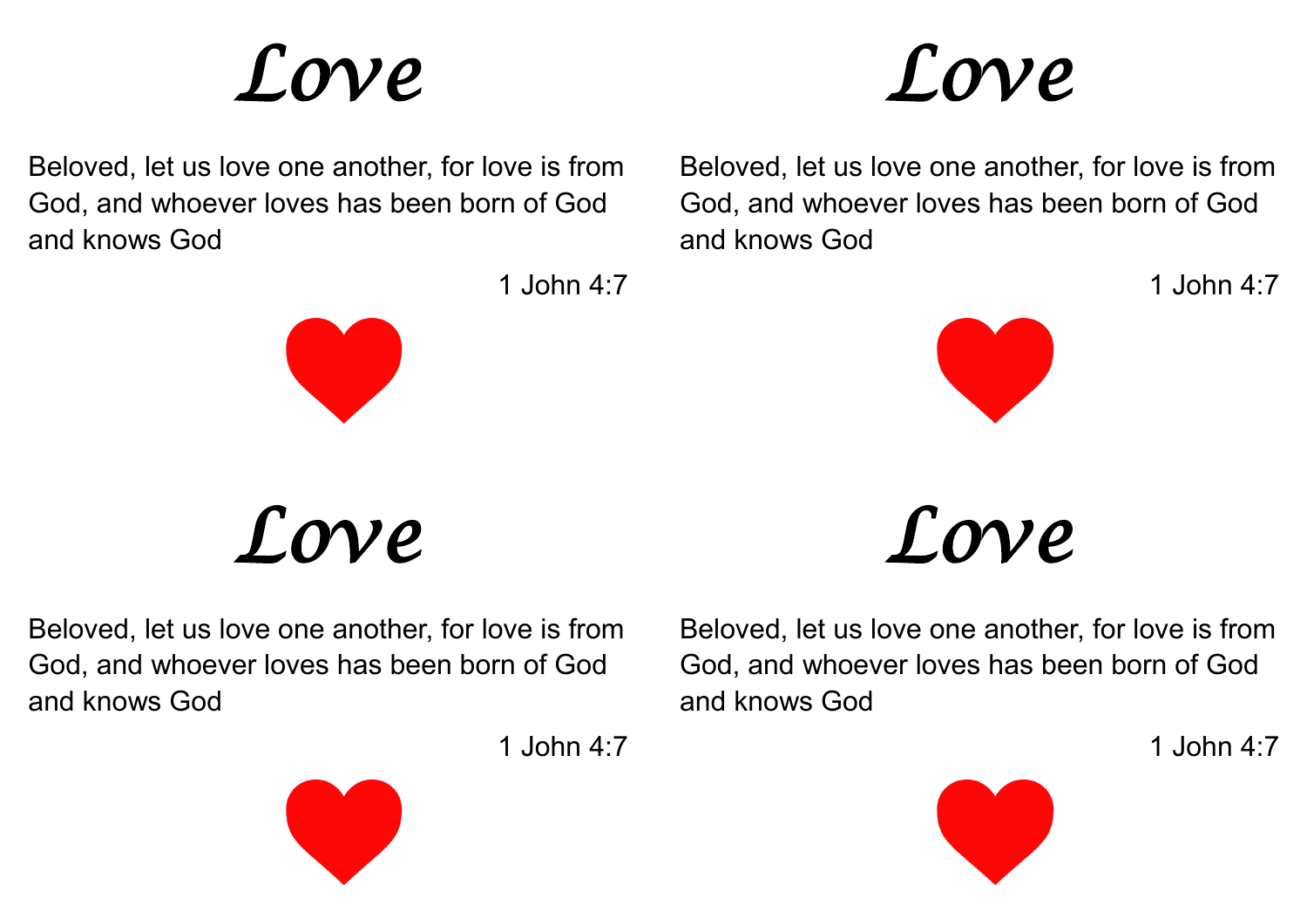*Hope* 

To have faith is to be sure of the things we hope for, to be certain of things we cannot see.

Hebrews 11:1



*Hope* 

To have faith is to be sure of the things we hope for, to be certain of things we cannot see.

Hebrews 11:1



*Hope* 

To have faith is to be sure of the things we hope for, to be certain of things we cannot see.

Hebrews 11:1



*Hope* 

To have faith is to be sure of the things we hope for, to be certain of things we cannot see.

Hebrews 11:1

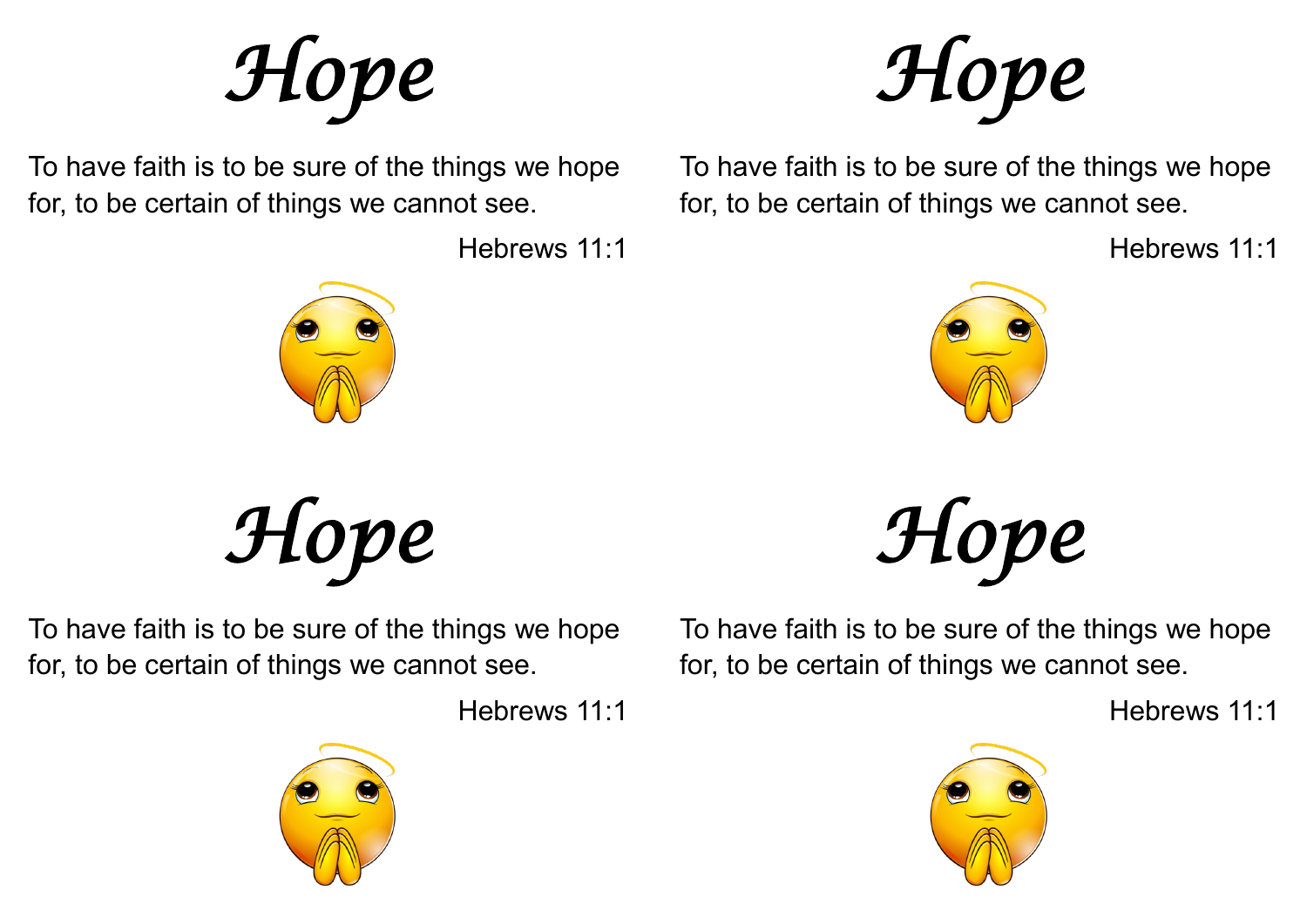Always be full of joy in the Lord; I say it again, rejoice!

*Joy* 

Philippians 4:4

Always be full of joy in the Lord; I say it again, rejoice!

Philippians 4:4



Always be full of joy in the Lord; I say it again, rejoice!

*Joy* 

Philippians 4:4



*Joy*  Always be full of joy in the Lord; I say it again, rejoice!

Philippians 4:4









*Joy* 

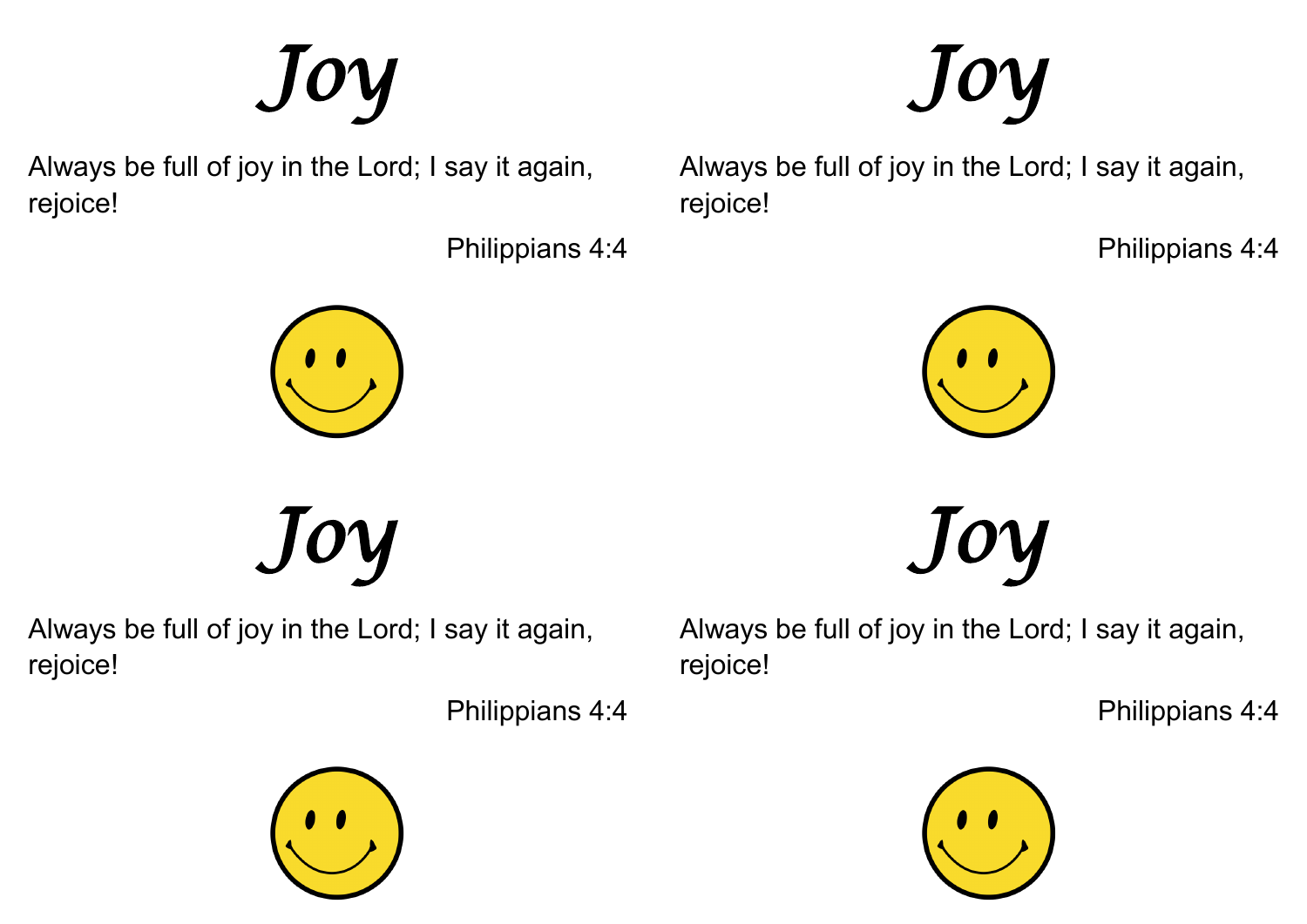## *Peace*



God's peace, which is far more wonderful than the human mind can understand, will keep your thoughts and your hearts quiet and at rest as you trust in Christ Jesus.



Philippians 4:7

*Peace* 

God's peace, which is far more wonderful than the human mind can understand, will keep your thoughts and your hearts quiet and at rest as you trust in Christ Jesus.



Philippians 4:7

God's peace, which is far more wonderful than the human mind can understand, will keep your thoughts and your hearts quiet and at rest as you trust in Christ Jesus.



Philippians 4:7

*Peace* 

God's peace, which is far more wonderful than the human mind can understand, will keep your thoughts and your hearts quiet and at rest as you trust in Christ Jesus.



Philippians 4:7